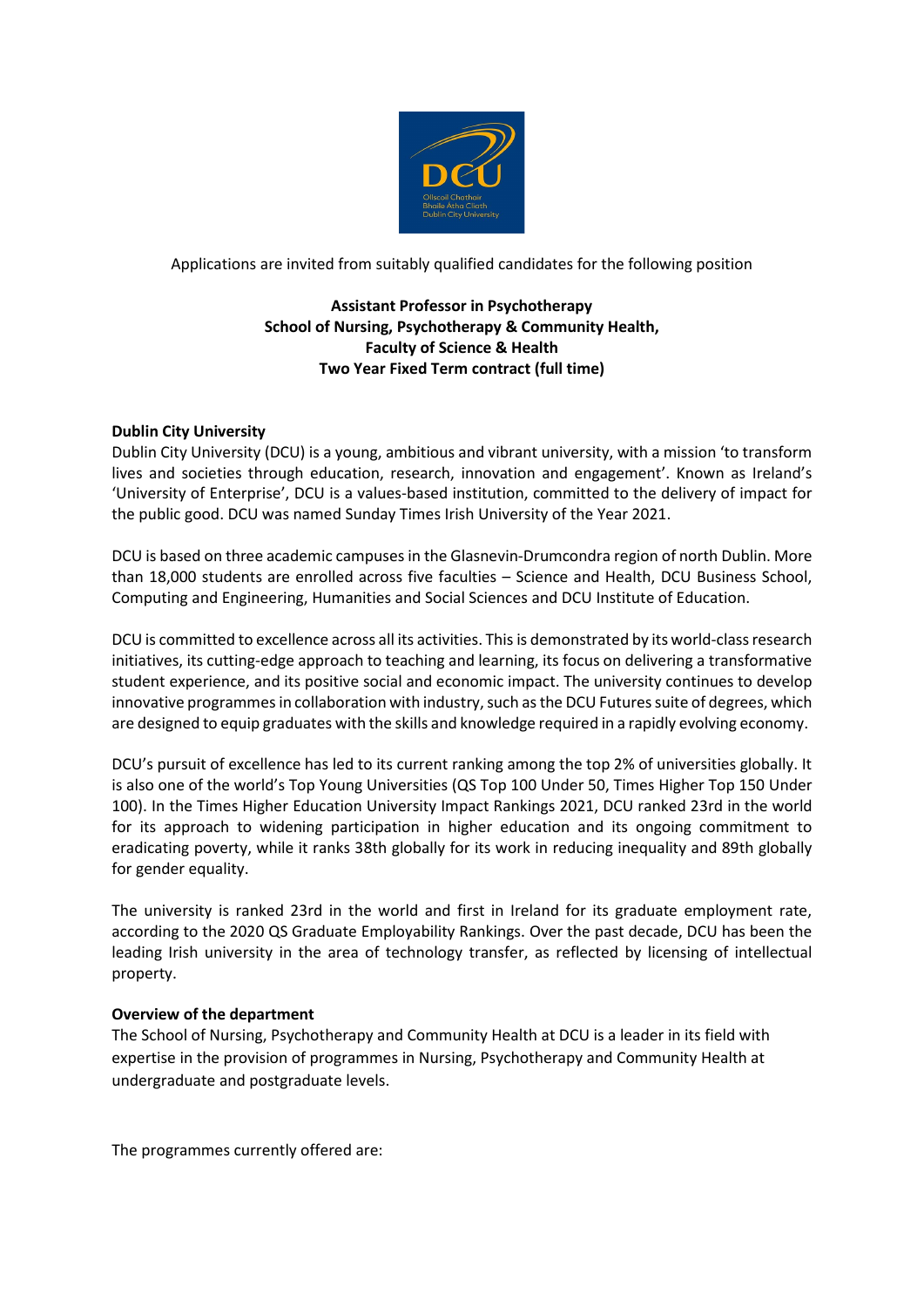- MSc in Psychotherapy (Integrative)
- Professional Diploma in Clinical Supervision
- Doctorate in Psychotherapy
- BSc in Nursing across four disciplinary areas: General Nursing, Mental Health Nursing, Children's and General Nursing, and Intellectual Disabilities Nursing
- Post-registration Programme in Children's Nursing
- BSc in Health and Society
- Certificate in Homelessness Prevention & Intervention
- Graduate Certificate in Sexuality Education and Sexual Wellbeing
- Graduate Certificate in Relationships in Sexuality Education for People with Intellectual Disability
- Graduate Certificate in Dermatology
- Stand-alone professional development modules for healthcare and other practitioners

# *3 new post-graduate programmes will commence this September*

- o MSc in Specialist Nursing for Future Healthcare
- o MSc in Child and Family Health and Wellbeing
- o MSc in Health and Social Inclusion

## **Role Profile:**

The School is seeking to recruit at the level of Assistant Professor. Appointees will be expected to contribute to teaching, curriculum development, research, and administrative activities in the School, across all levels. The appointees will also be expected to contribute directly to programmes through research-led teaching, student mentoring and supervision of student projects.

#### **Duties and Responsibilities:**

Please refer to the job description for a list of duties and responsibilities associated with this role.

# **Qualifications and Experience**

- Qualified to post-graduate level in the field of psychotherapy and eligible for registration with a national Psychotherapy Association
- Completed PhD or Doctoral studies
- A record of relevant experience in research, university level teaching, research and clinical student supervision
- Publications in top international journals or, based on career stage, show exceptional promise in this regard

# **Essential Training**

The postholder will be required to undertake the following essential compliance training: Orientation, Health & Safety and Data Protection (GDPR). Other training may need to be undertaken when required.

#### **Salary Scale:**

Salary Scale: Assistant Professor (above bar): €55,252 - €88,547\*

\**Appointment will be commensurate with qualifications and experience and in line with current Government pay policy*